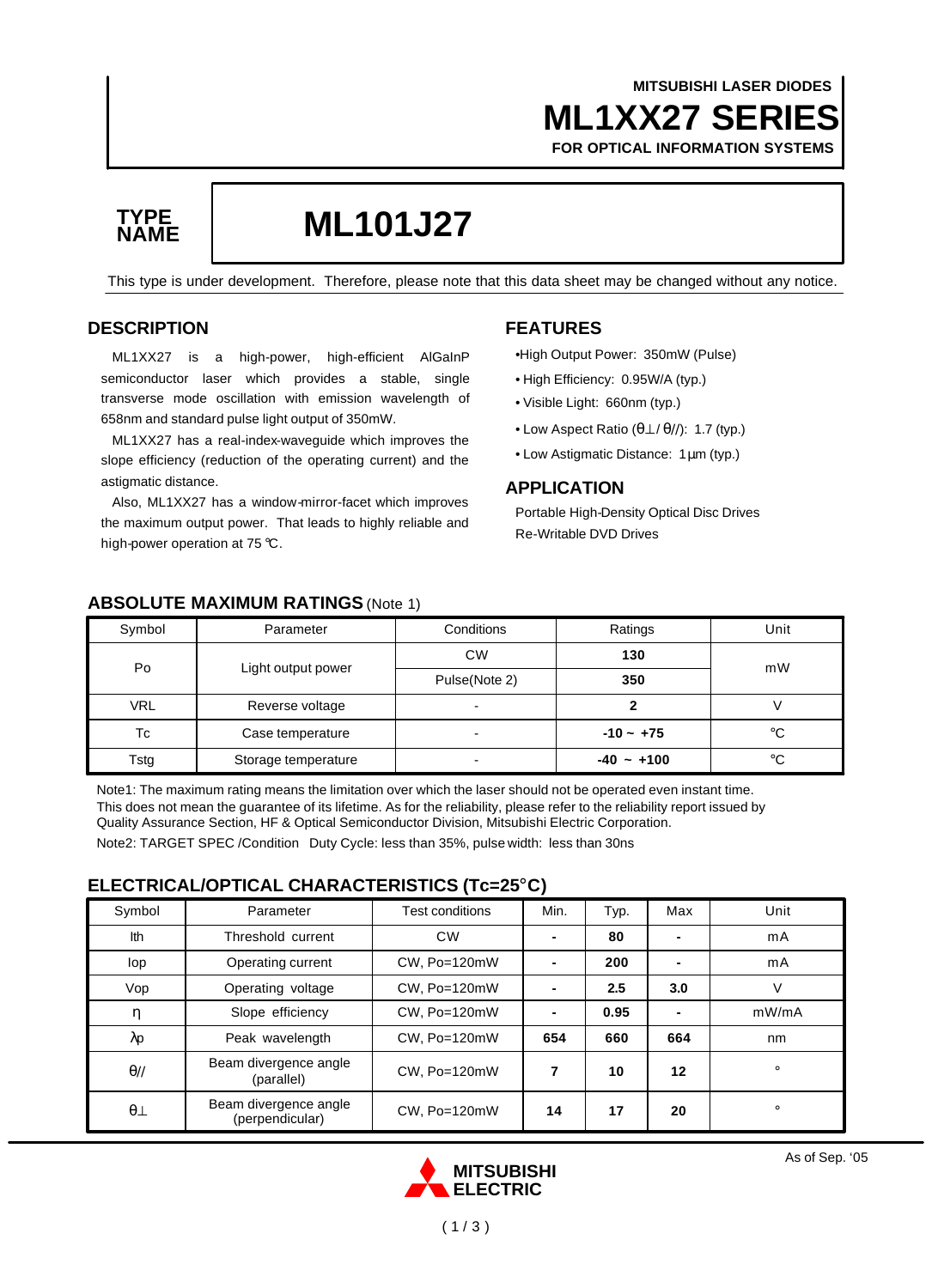## **ML1XX27 SERIES**

**FOR OPTICAL INFORMATION SYSTEMS**



There is no model with a monitor photo diode in ML1XX27 series.